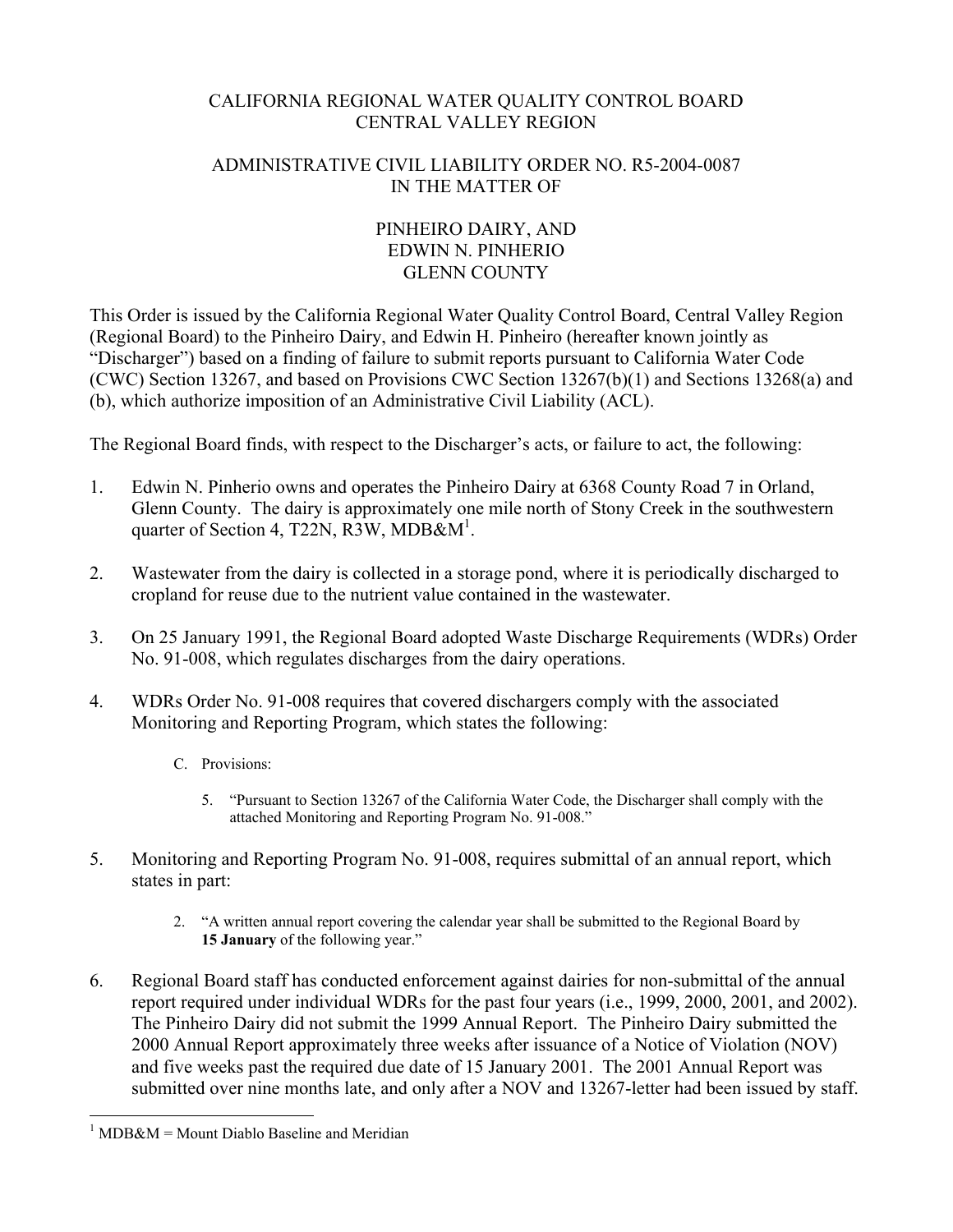A NOV and 13267-letter were also issued for the 2002 Annual Report, which was finally received over six months late.

- 7. On December 26, 2003, Regional Board staff issued a letter to the owners and operators of the Pinheiro Dairy reminding them of the requirement to submit the 2003 Annual Report, which was due by 15 January 2004. The letter also transmitted an annual report form to facilitate compliance with WDRs Order No. 91-008.
- 8. The Discharger did not submit the required annual report for the 2003 reporting period as required by WDRs Order No. 91-008 and as referred to in the staff reminder letter of 26 December 2003.
- 9. On 12 April 2004, the Executive Officer issued Administrative Civil Liability Complaint (ACLC) No. R5-2004-0514 to the Discharger for failure to submit the 2003 Annual Report. The ACLC proposed a \$3,000 liability for violations of CWC Section 13267.
- 10. After issuance of the ACLC, the Discharger submitted the 2003 Annual Report on 25 May 2004. The Discharger did not submit payment of the \$3,000 liability.
- 11. Failure to submit the 2003 Annual Report by the Discharger is a violation of the provisions of Section 13267 of the CWC, which reads in part, as follows:
	- (b)(1) "The regional board may require that any person who has discharged, discharges, or is suspected of having discharged or discharging, or who proposes to discharge waste within its region, or any citizen or domiciliary, or political agency or entity of this state who has discharged, discharges, or is suspected of having discharged or discharging, or who proposes to discharge, waste outside of its region that could affect the quality of waters within its region shall furnish, under penalty of perjury, technical or monitoring program reports which the regional board requires . . . ."
- 12. Prior to 1 January 2004, Water Code Section 13268 stated:
	- (a) "Any person failing or refusing to furnish technical or monitoring program reports as required by subdivision (b) of Section 13267, . . . . or falsifying any information provided therein, is guilty of a misdemeanor and may be liable civilly in accordance with subdivision (b)."
	- (b)(1) "Civil liability may be administratively imposed by a regional board in accordance with Article 2.5 (commencing with Section 13323) of Chapter 5 for a violation of subdivision (a) in an amount which shall not exceed one thousand dollars (\$1,000) for each day in which the violation occurs."
- 13. Water Code Section 13327 states:

"In determining the amount of civil liability, the regional board . . . shall take into consideration the nature, circumstance, extent, and gravity of the violation or violations, whether the discharge is susceptible to cleanup or abatement, the degree of toxicity of the discharge, and, with respect to the violator, the ability to pay, the effect on ability to continue in business, any voluntary cleanup efforts undertaken, any prior history of violations, the degree of culpability, economic benefit or savings, if any, resulting from the violation, and other matters as justice may require."